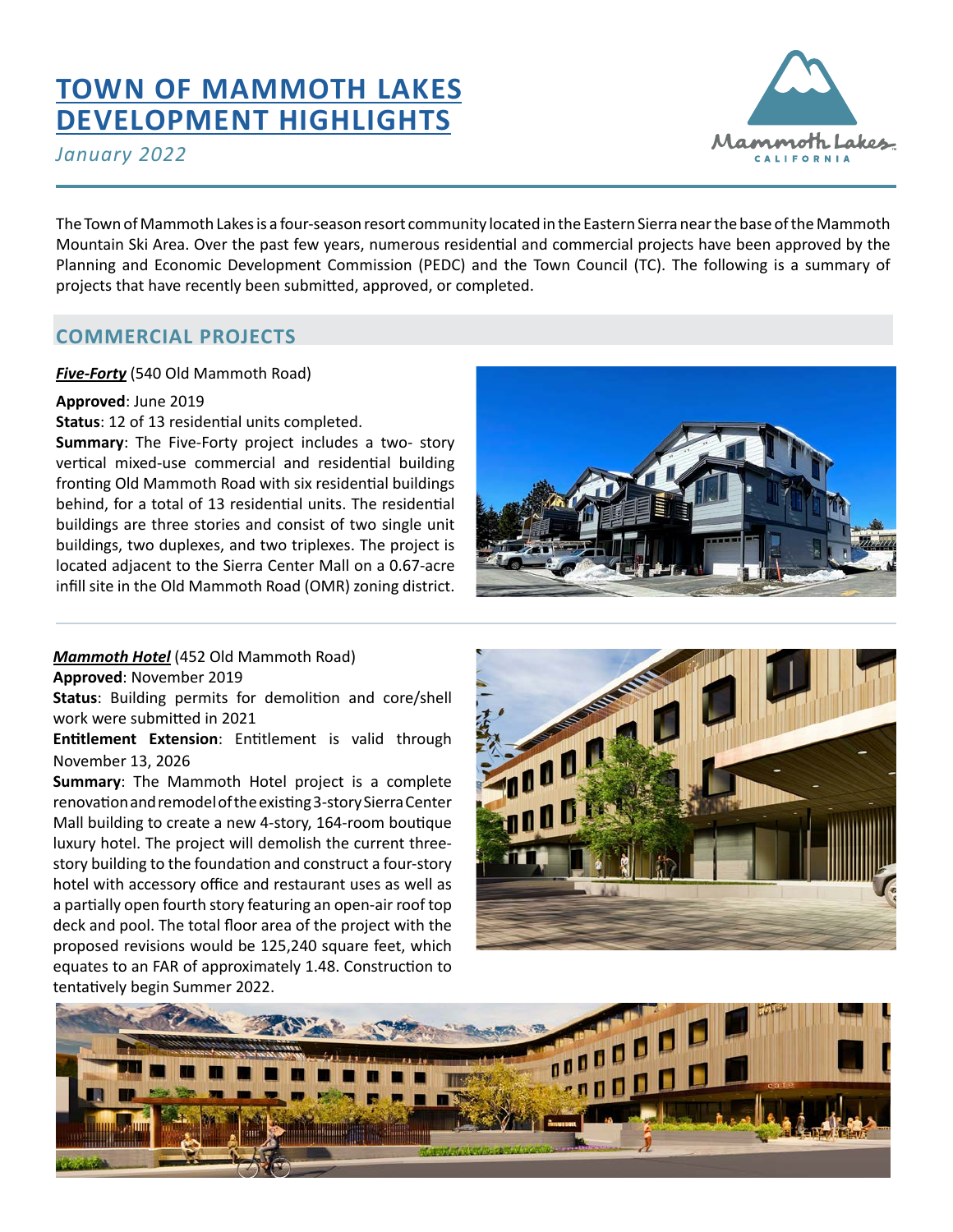#### *Limelight Hotel* (15 Canyon Boulevard)

**Status**: Concept Review Submitted December 2020, Entitlement Application expected by February 2022. Anticipated Public Hearing to occur in May 2022.

#### **Entitlement Extension**: N/A

**Summary**: Entitlement application includes a Tentative Tract Map, Use Permit and Major Design Review for a proposed condominium hotel project that consists of 6 levels of hotel guest rooms and managed residences located above one level of subterranean/understructure parking. The project includes 151 hotel rooms and 15 residential units and amenities oriented to guests of the hotel including hotel lounge and meeting rooms, a fitness center, "grab-n-go" food options, Ski Club, child care, equipment rental, and an outdoor pool and jacuzzi terrace.



**Residence Inn** (94 and 150 Berner Street in the North Village Specific Plan area)

**Status**: An Entitlement Application for a condominium hotel use was submitted on September 30, 2021. Anticipated Public hearing to occur in March or April 2022. **Summary**:

Entitlement application including a Tentative Tract Map, Use Permit and Major Design Review was submitted to the Town for a proposed "Residence Inn boutique hotel by Marriott". The project consists of a four-story, 101 guestroom, condominium hotel with two levels of understructure parking, a bar/lounge area, outdoor patio seating area, as well as an indoor pool and fitness center.



*Sierra Nevada Resort Redevelopment* (164, 202 and 248 Old Mammoth Road)

**Status**: Entitlements submitted January 2022. Anticipated Public Hearing to occur in winter/spring

2022.

#### **Entitlement Extension**: N/A

**Summary**: The project proposal includes interior and exterior improvements to the existing 149-unit hotel and Rafters restaurant, the construction of 30 new resort cabin units, an expanded event/meeting space and added amenities for both guests and the community. Additionally, the project proposes a Parking Management Plan, Affordable Housing Mitigation Plan and Events Management Plan as part of the Use Permit and proposes the merging of three lots, 64, 202 and 248 Old Mammoth Place, as part of the Lot Line Adjustment.

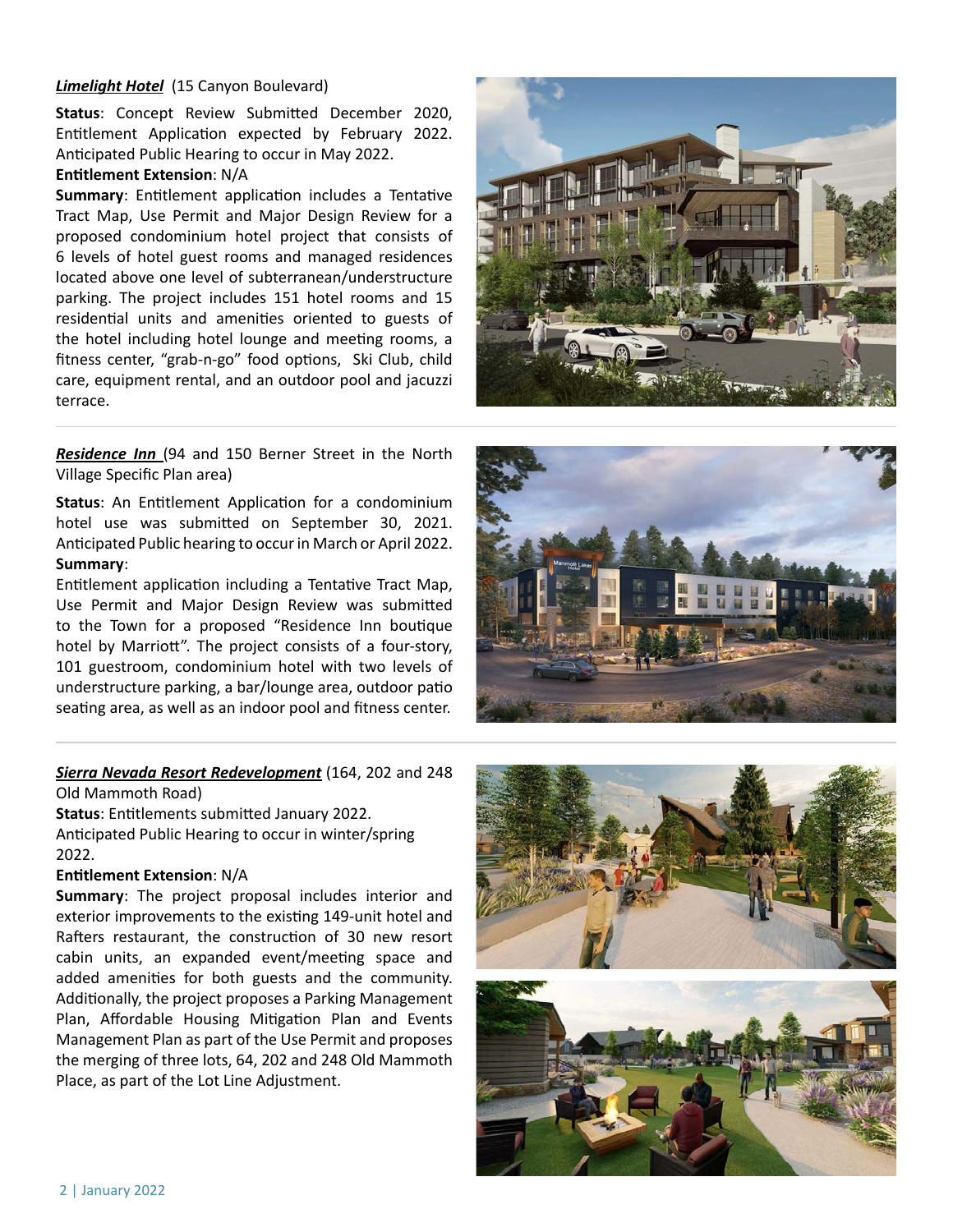*Yotelpad Mammoth* (6040, 6042, and 6060 Minaret Road) **Approved**: May 2019

**Status**: Entitled through November 2022

**Entitlement Extension**: Eligible for up to a 6-year time extension.

**Summary**: The Yotelpad Mammoth project is a new mixeduse condo-hotel project proposed for the 2.6-acre site at the northeast corner of Minaret Road and Main Street. The project consists of a five-story condo-hotel with 156 units (studio and 1-br units), 21 three-story townhome units (2-br units), 4,700 sq. ft. of restaurant space, and understructure parking for up to 185 vehicles with valet service. The hotel units are being branded as "microunits" that will range in size from 334 sq. ft. (studio unit) to 569 sq. ft. (1-bedroom unit) and the townhome units will be approximately 1,300 sq. ft. The vision of the project is to have smaller living spaces that are accompanied by amenity spaces (i.e., fitness room, kids zone and media center, numerous indoor and outdoor fireplaces, a pool and hot tub, a bocce ball court).



#### *Other Commercial Projects w/ Valid Entitlements*

| <b>Project</b>        | Location              | <b>Approved</b><br><b>Date</b> | <b>Summary</b>               | <b>Status</b>                    |
|-----------------------|-----------------------|--------------------------------|------------------------------|----------------------------------|
| Inn at the<br>Village | 50 Canyon Boulevard   | October 2014                   | 7-story structure, 67 rooms  | Entitled through January<br>2023 |
| Mammoth               | At Main St., Mountain | August 2011                    | 105 - unit condo-hotel proj- | <b>Entitled through August</b>   |
| View                  | Blvd. & Viewpoint Rd. |                                | ect                          | 2023                             |
| Old Mammoth           | 164, 202, and 248 Old | June 2016                      | 343 residential-condo hotel  | <b>Entitled through Septem-</b>  |
| Place                 | Mammoth Road          |                                | units                        | ber 2024                         |

# **RESIDENTIAL PROJECTS**

*Hillside Highlands* (110, 130 & 150 Hillside Drive) **Approved**: May 2016

**Status**: Construction completed in 2021

**Summary**: The Hillside Highlands project consists of three triplex structures on three adjacent parcels. Each unit will have approximately 3,000 square feet of habitable area and 3-4 bedrooms. The project applicant agreed to install a sidewalk along Hillside Drive connecting Canyon Boulevard and Forest Trail in return for a wider driveway allowance.

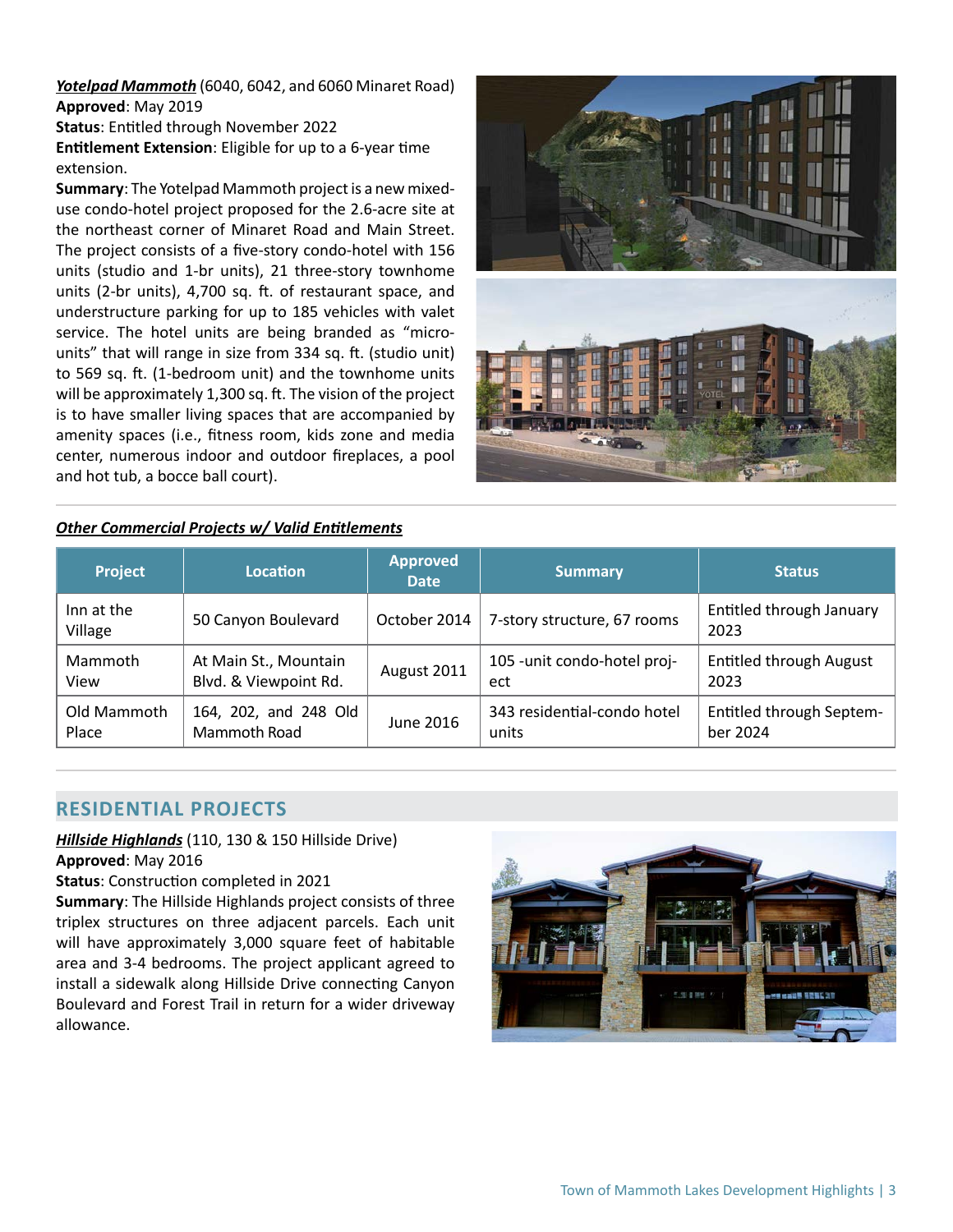#### *Obsidian* (525 Obsidian Place)

#### **Approved**: February 2016

**Status**: 6 of 10 duplexes completed November 2021; Construction began for remaining 4 duplexes in 2021 **Summary**: A subdivision of the remaining project area within the Tallus project to allow for 20 townhome lots (10 duplexes). There are two building designs approved and each unit will be three-stories tall with approximately 2,300 square feet of habitable area.

# **Snowcreek VII** (1254 Timber Creek Road) **Approved**: May 2006

**Status**: Phase 1 has been completed; 8 units within 3 multiunit buildings were completed in 2020; 17 units within 6 multi-unit buildings were completed in 2021; 32 units within 11 multi-unit buildings were under construction at the end of 2021;

**Summary**: The Snowcreek VII project consists of 118 condominium units within four different building designs. There will be a total of 39 buildings consisting of (4) duplexes, (26) triplexes, and (5) four-plexes. The project is broken up into three phases and Phase 1 has been completed. Two additional floor plan designs were approved by the Town in January 2019 along with some other minor amendments to the project design to allow an additional three buildings.

## *Gray Bear I, II, & III* (Sierra Star Golf Course, East of Minaret)

#### **Approved**: July 2014 - January 2017

**Status**: : As of January 2021, construction for 40 lots have been completed; 3 lots are under construction; **Summary:** The Gray Bear residential subdivision includes

45 single-family residential lots located adjacent to the Sierra Star Golf Course. The homes are located in the Resort zoning district meaning they can be used as nightly vacation rentals.









*(Left - The gray on the site plan represents lots that are complete)*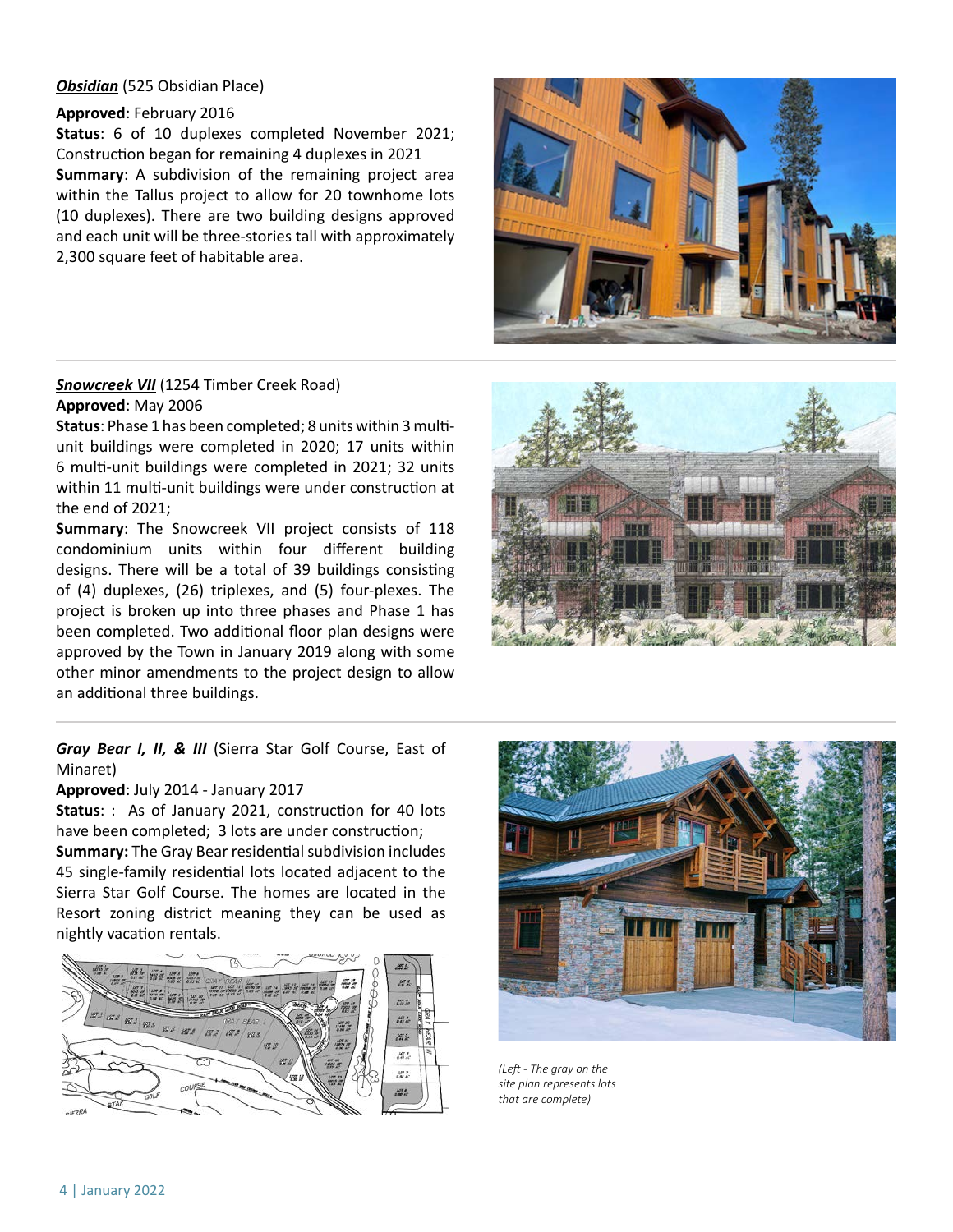#### *Lakeview Townhomes* (125 Lakeview Boulevard)

#### **Approved**: July 2020

**Status**: Construction began in 2021

**Summary**: The proposed Lakeview Townhomes project is a six-unit multi-family planned unit development (PUD) to be constructed on a vacant parcel located in the Specialty Lodging (SL) zone of the North Village Specific Plan area. The six units are arranged in three duplex structures that are located along the north side of the property. All three duplex structures are three stories in height, and each unit features 3 bedrooms and 3 bathrooms.

#### *Chaparral Townhomes* (362 Chaparral Road)

## **Approved**: May 2020

**Status**: Entitled through May 2022

**Summary**: The proposed Chaparral Townhomes project is a six-unit multi-family planned unit development (PUD) located within the Residential Multi-Family 1 (RMF-1) zoning district at 362 Chaparral Road. The project site is 0.33 acres in size, which allows for a base density of four dwelling units at the permitted maximum density of 12 dwelling units per acre. The applicant is requesting two additional units of density through the Town's Density Bonus Program for a total of six units.

# **OTHER COMMUNITY PROJECTS**

#### *The Parcel* (1699 Tavern Road and 33 Center Street)

**Status**: Land acquired by the Town in spring 2018; Phase 1 of the Parcel Master Plan was approved in February 2021 and includes 80 affordable housing units. Construction of Phase 1 began in Fall 2021. Phase 1 is anticipated to be completed in Fall 2023

**Summary**: The Parcel is a 24.5-acre vacant property located adjacent to the Downtown zoning district and several residential zoning districts. The Parcel is envisioned to be developed with up to 450 permanently affordable housing units, to be constructed over multiple phases. The Town Council approved the Parcel Master Plan in January 2021.

## *Town of Mammoth Lakes Multi-Use Facility* (686 Old Mammoth Road)

**Approved**: Approved design in May 2017 **Status**: Construction began in Fall 2021.

**Summary**: The approved Multi-Use Facility project includes a roughly 40,000 square foot, prefabricated tensile structure housing a new recreational facility at the Mammoth Creek Park site. Construction is anticipated to start in the Spring of 2021.





SOUTH ELEVATION: CHAPARRAL - BLDGS. 1/2 - 3/4





Town of Mammoth Lakes Development Highlights | 5